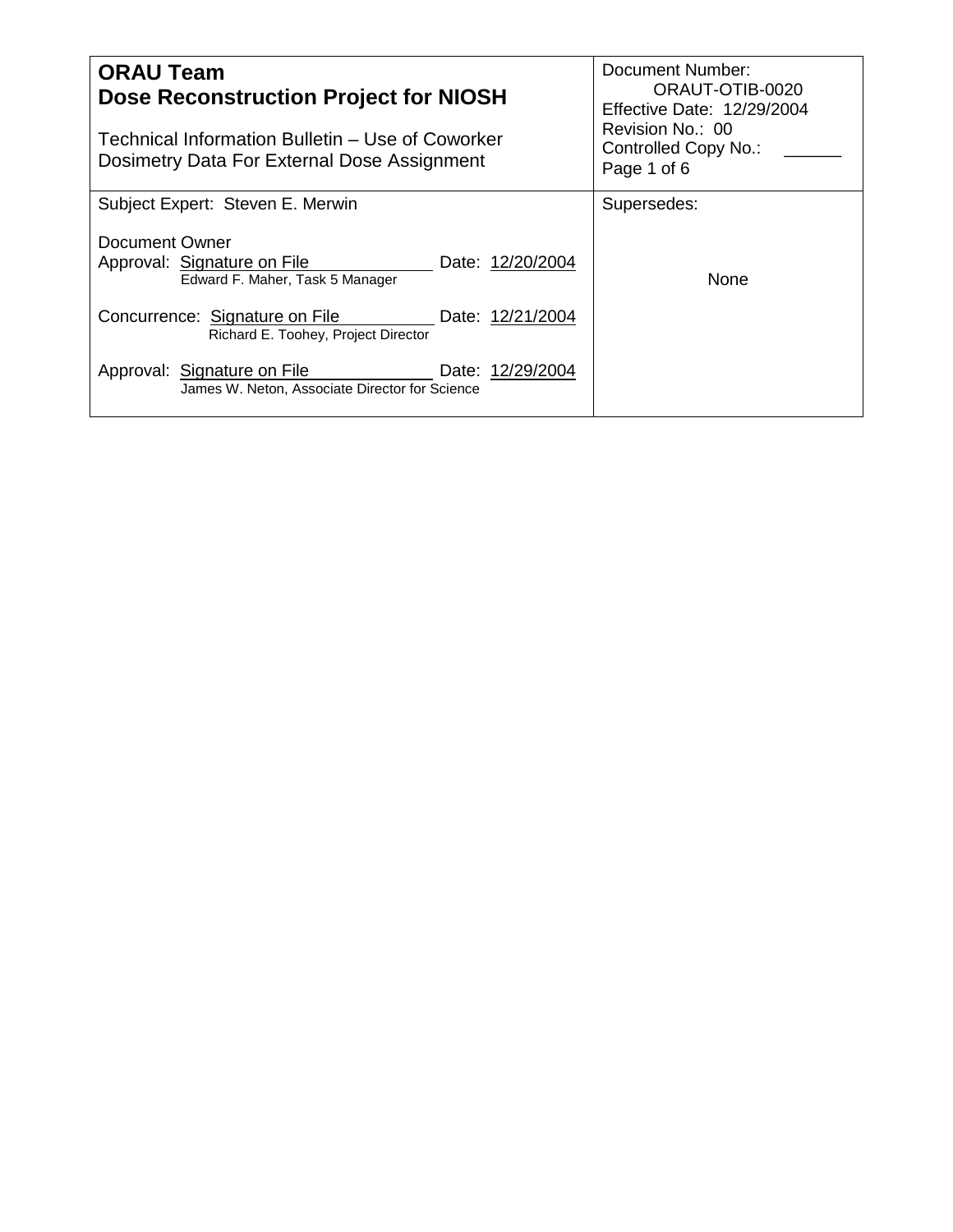| 12/29/2004<br>Effective Date: | 00<br>Revision<br>NO | Document No. ORAUT-OTIB-0020 | ot.<br>Page |
|-------------------------------|----------------------|------------------------------|-------------|

# **RECORD OF ISSUE/REVISIONS**

| <b>ISSUE</b><br><b>AUTHORIZATION</b><br><b>DATE</b> | <b>EFFECTIVE</b><br><b>DATE</b> | REV.<br>NO. | <b>DESCRIPTION</b>                                                                                                                                                                                                                                                                     |
|-----------------------------------------------------|---------------------------------|-------------|----------------------------------------------------------------------------------------------------------------------------------------------------------------------------------------------------------------------------------------------------------------------------------------|
| <b>Draft</b>                                        | 11/30/2004                      | $00-A$      | New technical information bulletin to provide<br>general information to allow ORAU Team dose<br>reconstructors to assign doses to workers at DOE<br>sites who have no or limited monitoring data,<br>based on site coworker external dosimetry data.<br>Initiated by Steven E. Merwin. |
| <b>Draft</b>                                        | 12/14/2004                      | $00 - B$    | Incorporates internal review comments. Initiated<br>by Steven E. Merwin.                                                                                                                                                                                                               |
| <b>Draft</b>                                        | 12/16/2004                      | $00-C$      | Incorporates NIOSH review comments. Initiated<br>by Steven E. Merwin.                                                                                                                                                                                                                  |
| 12/29/2004                                          | 12/29/2004                      | 00          | First approved issue. Initiated by Steven E.<br>Merwin.                                                                                                                                                                                                                                |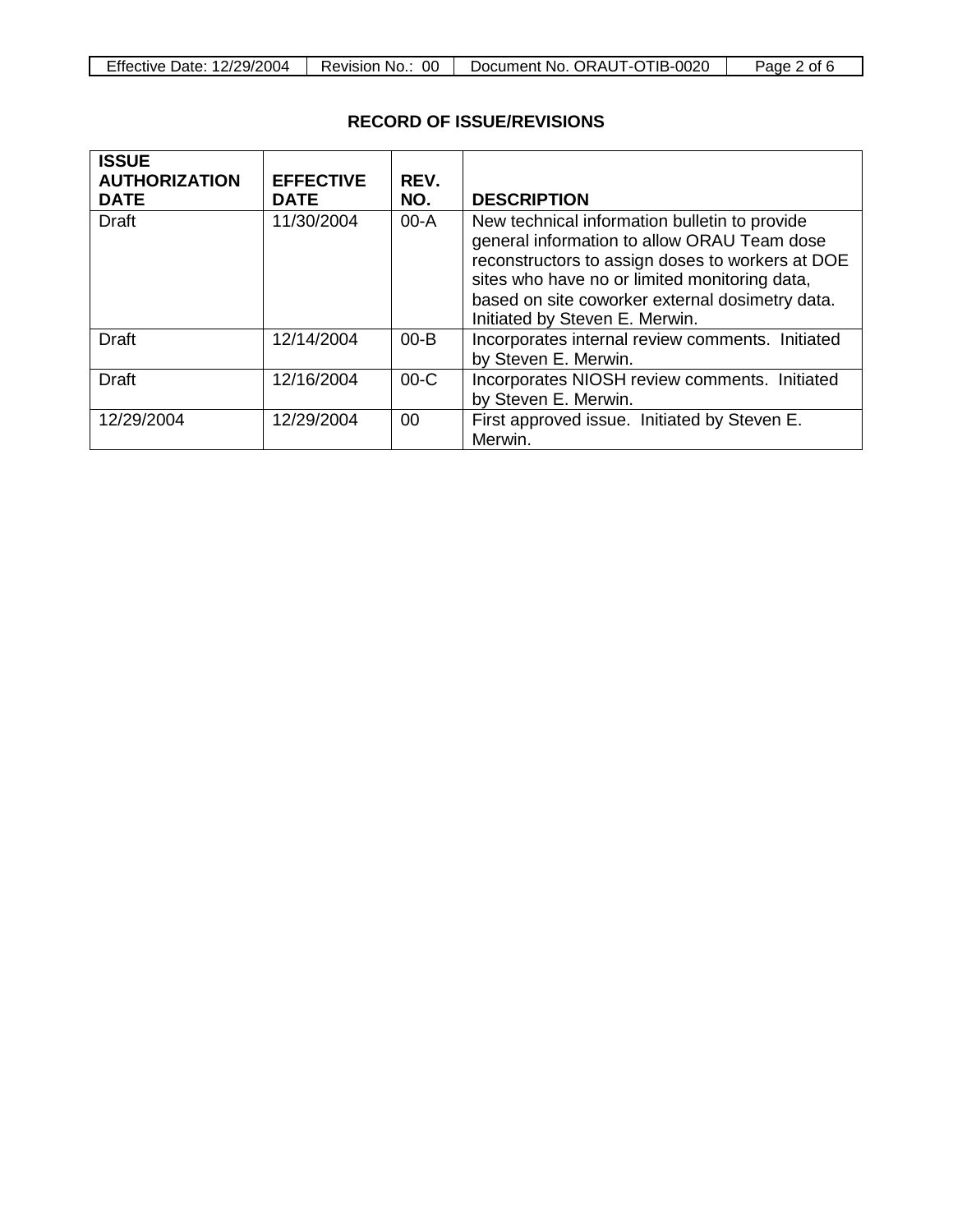| <b>Effective Date: 12/29/2004</b> | Revision No.: 00 | Document No. ORAUT-OTIB-0020 | Page 3 of 6 |
|-----------------------------------|------------------|------------------------------|-------------|

#### **1.0 PURPOSE**

The purpose of this Technical Information Bulletin (TIB) is to provide general information to allow ORAU Team dose reconstructors to assign doses to workers at DOE sites who have little or no individual monitoring data, based on site coworker external dosimetry data. This TIB is to be used in conjunction with separate TIBs or other approved documents that provide site-specific coworker data.

#### **2.0 BACKGROUND**

The ORAU Team is conducting a series of coworker data studies to permit dose reconstructors to complete certain cases for which external and/or internal monitoring data are unavailable or incomplete. Coworkers are considered to be workers at a site (potentially grouped by work location, job description, or other appropriate category) whose measured doses are considered representative of those received by one or more claimants with no individual monitoring data.

Cases without individual external monitoring data may fall into one of several categories, including:

- the worker was unmonitored and, even by today's standards, did not need to be monitored (e.g., a non-radiological worker).
- the worker was unmonitored, but by today's standards would have been monitored.
- the worker may have been monitored but the data are not available to the dose reconstructor.
- the worker may have partial information, but the available information is insufficient to permit a dose reconstruction to occur.

Some cases with little or no individual monitoring data can be processed in the absence of completed coworker studies, most notably those falling under the first category listed above. For example, nonradiological workers with no potential for workplace radiation exposures may be assigned on-site ambient doses. Even some cases falling under the second and third categories above do not require coworker studies, e.g., radiological workers who may in some cases be assigned reasonable upper limits provided that the total probability of causation (POC) is less than 45%. Regarding the last category above, if sufficient information is available, a prorated dose could be assigned in certain circumstances. Note, however, that many of the cases without external monitoring data that can be processed using one of these types of approaches have already been processed at this point in the program.

#### **3.0 GENERAL APPROACH**

The general approach to applying coworker data for cases with little or no individual external monitoring data involves two phases. The first phase (Phase I) permits cases to be processed when a "best and final" estimate of dose is not required for claim determination. This approach supports the statement included in most dose reconstruction reports that "*NIOSH has determined that further research and analysis will not produce a level of radiation dose resulting in a probability of causation of 50% or greater [for a low POC case] or less [for a high POC case].* Section 7.0 of this TIB outlines the methodology for analyzing external coworker data such that dose reconstructors can complete the external dose reconstruction portion of cases for which Phase I applies.

The second phase (Phase II) of the external coworker data approach facilitates the assignment of "best and final estimates" of dose, when necessary. This phase involves fitting the available data to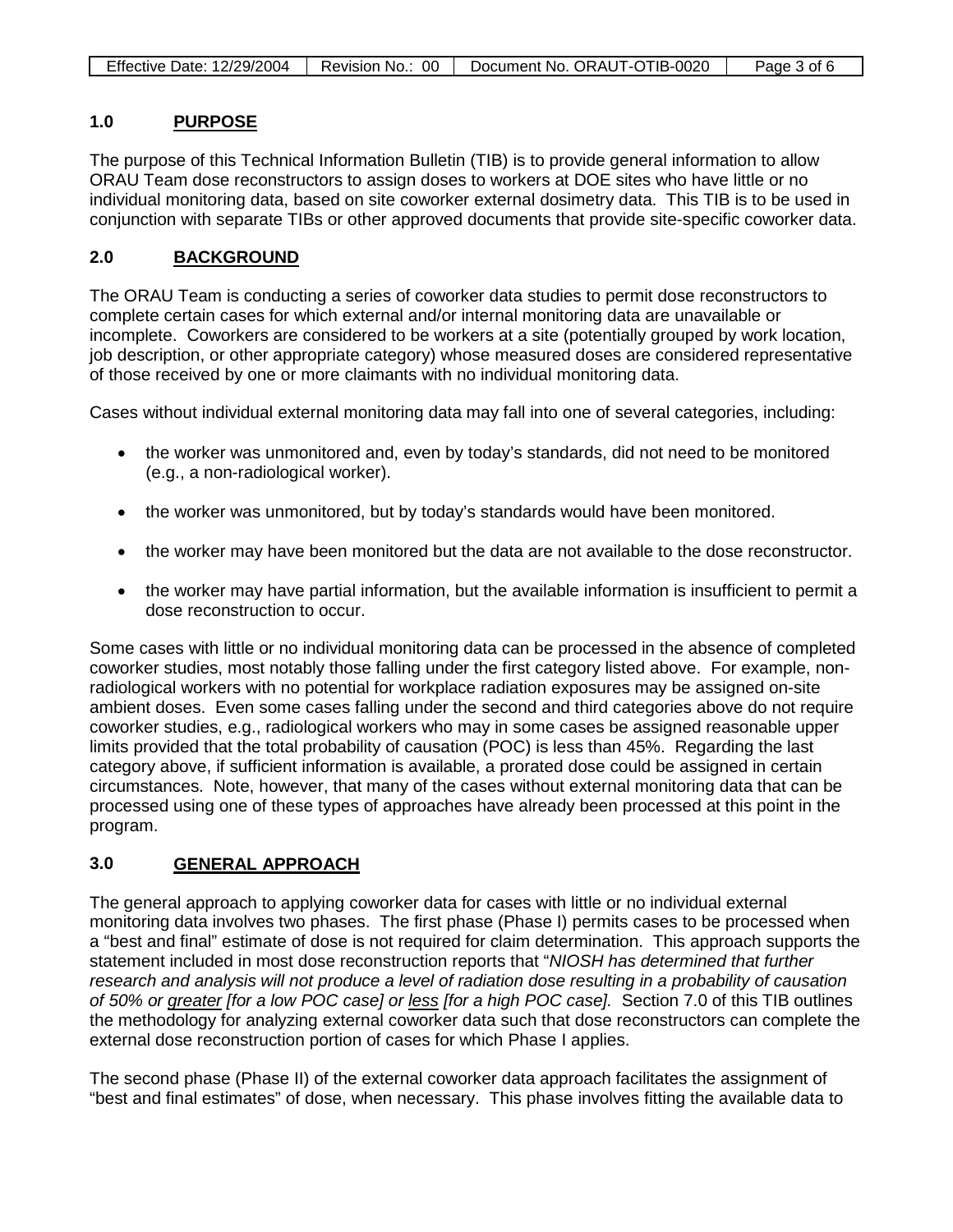| Effective Date: 12/29/2004   Revision No.: 00 | Document No. ORAUT-OTIB-0020 | Page 4 of 6 |
|-----------------------------------------------|------------------------------|-------------|

one or more dose distributions defined in a manner consistent with input parameters required by IREP. Section 8.0 of this TIB outlines the methodology for analyzing external coworker data such that dose reconstructors can complete the external dose reconstruction portion of cases for which Phase II applies.

The actual coworker data sets and distributions to be applied for both Phase I and Phase II are provided in separate, site-specific TIBs. These TIBs also provide information on the sources of the site data, validation of the data, and conversion of the data into annual doses to be applied in dose reconstructions.

#### **4.0 APPLICATIONS AND LIMITATIONS**

In parallel with the development of site-specific TIBs that document the external coworker data sets and distributions to be used in dose reconstructions, cases not yet completed are being screened to identify those cases requiring external coworker data to facilitate case processing. As described previously, some cases with little or no individual monitoring data have been processed using methods not dependent on coworker data. Cases requiring coworker data will be processed using either a Phase I approach as described in Section 7.0 (such cases typically will clearly have a high or low POC and will not require the application of internal coworker data) or a Phase II approach as described in Section 8.0 (most such cases requiring this approach for external dose assignment will require a similar "best and final estimate" approach for internal dose assignment).

#### **5.0 REFERENCES**

1. NIOSH (National Institute for Occupational Safety and Health), *External Dose Reconstruction Implementation Guideline*, Rev. 0, OCAS-IG-001, Office of Compensation Analysis and Support, Cincinnati, Ohio, 2002.

#### **6.0 DEVELOPMENT OF SITE COWORKER DATA SETS AND DISTRIBUTIONS**

External dosimetry data for DOE sites are potentially available from several sources. These include the Center for Epidemiologic Research (CER) databases maintained by Oak Ridge Associated Universities (ORAU), the Comprehensive Epidemiologic Data Resource (CEDR) databases maintained by the Department of Energy, other data sets maintained by the Department of Energy, and data maintained by the sites themselves. Additionally, claimant data submitted by DOE sites to NIOSH as part of the EEOICPA Subtitle B program provide a useful subset of site-wide data.

Development of site-specific data summaries and distributions involve a careful examination of the various data sources with the objective of identifying the most complete and accurate data set available. Prior to the analysis of the selected data and the development of summary statistics and dose distributions, a sampling of the data are compared to claim-specific data submitted to NIOSH by the DOE sites. This comparison helps verify the accuracy and completeness of the site data selected for use in coworker studies since the data submitted to NIOSH are often more detailed than the sitewide data sets (e.g., individual badge data are typically provided to NIOSH, while the site-wide data often represent annual summarized data). The comparison also provides information needed to adjust the site-wide data sets to account for missed dose, partial year data, etc. (discussed later in this section). Should significant issues arise during the course of this comparison that shed doubt on the accuracy or completeness of the site data selected for analysis, additional evaluations will take place to ensure that a valid data set has been selected.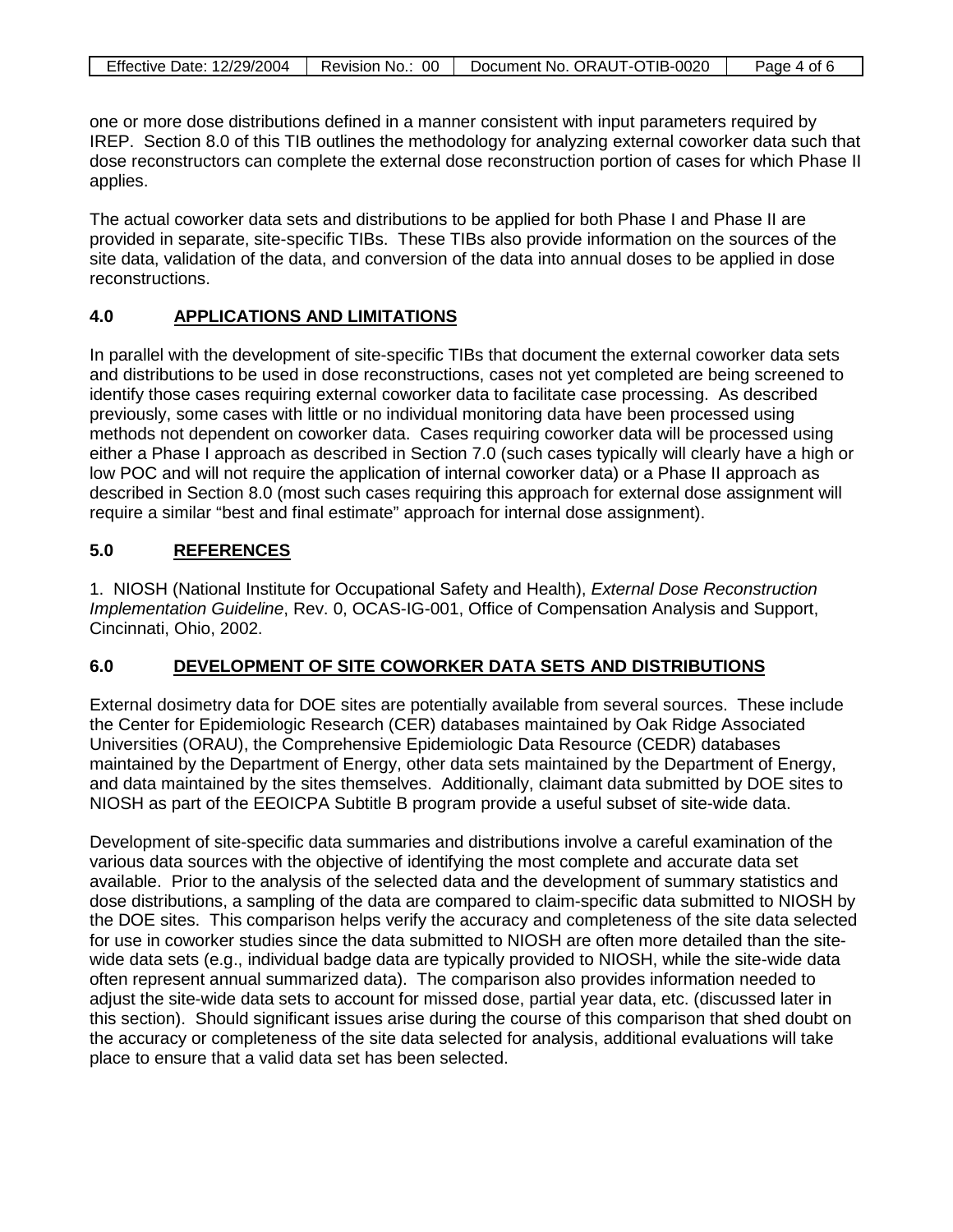| <b>Effective Date: 12/29/2004</b> | Revision No.: 00 | Document No. ORAUT-OTIB-0020 | Page 5 of 6 |
|-----------------------------------|------------------|------------------------------|-------------|

The specific data sets selected for a particular site and the rationale for their selection are documented in site-specific coworker data TIBs titled "External Coworker Dosimetry Data for the [DOE Site]." Prior to publication of these site-specific TIBs, the data are subjected to an independent and separately documented validation process.

Once coworker data have been selected to represent a particular site, the data are analyzed for the purpose of developing summary statistics and dose distributions. Summary statistics are developed to support coworker data Phase I dose reconstructions as described generally in Section 7.0, and dose distributions are developed to support coworker data Phase II dose reconstructions as described generally in Section 8.0. The Phase I summary statistics are developed initially, and the Phase II dose distributions are developed later and documented in a revision to the site-specific TIB (Note: the timing of the revision and the effort expended depend on the expected benefit for completing dose reconstructions; for example, if the monitoring program and data reporting are sufficiently robust for a particular site such that external dose distributions are expected to be necessary for only a few cases, development of Phase II dose distributions may be delayed).

The site-specific external coworker dosimetry data TIBs provide information on adjustments to the data necessary to develop annual doses and distributions for use in dose reconstructions. For example, partial-year dosimetry data included in the site data must be extrapolated to provide annual values that represent the doses that would have been received for a full year of employment for all monitored employees. The objective is to provide data on the annual doses received by employees had they been monitored for a full year; dose reconstructors may then prorate the data for individual cases, as appropriate, to account for partial years of employment.

The site dosimetry data also require adjustment to account for missed dose based on the badge exchange frequency and the dosimeter limit of detection (LOD). For example, the median annual reported dose might be zero at a particular site and in a particular year, but it would be inappropriate to assign a dose of zero as a median value because of the potential for missed dose, which must be included in the dose estimates to claimants.<sup>1</sup> Specific information on the incorporation of missed dose in the site coworker data is provided in the site-specific TIBs.

Site-specific adjustments to the dose summaries and distributions based on technical considerations (e.g., dosimeter underresponse) must be incorporated by the dose reconstructor based on the site Technical Basis Documents (TBDs).

### **7.0 PHASE I – USE OF SITE COWORKER DATA SETS FOR CASES NOT REQUIRING BEST ESTIMATES**

Data are presented in site-specific external coworker TIBs as 50th-percentile, 95th-percentile, and 99th-percentile annual doses for monitored workers. These percentiles may be used by dose reconstructors for likely high or likely low POC cases using the guidance presented below. If a case cannot be processed successfully using any of these approaches, the instructions in Section 8.0 must be applied.

## **Likely High POC Cases**

The 50th-percentile values may be used for cases for which individual monitoring data do not exist, if the dose reconstructor believes, based on a review of all pertinent information, that the energy employee was likely to have received doses greater than the median dose received by monitored workers at the site. The data should be prorated, as appropriate, to account for partial years of employment or portions of employment that did not involve the potential for radiation exposure.